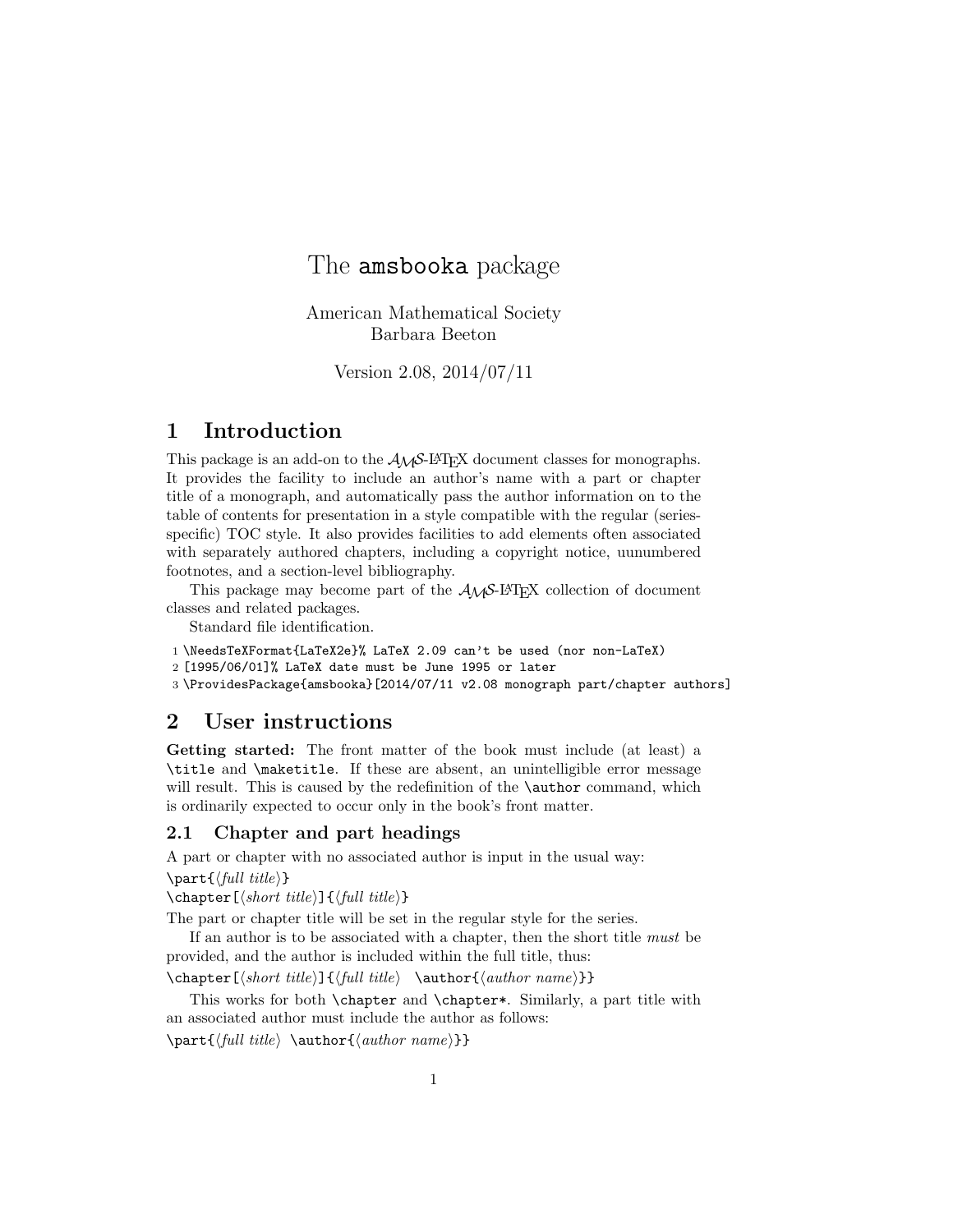No short title is required for a part title with author.

The author name will be set following the title and also included in the table of contents, both in the appropriate style for the series.

When an author is specified for a chapter, the left-hand running head will be the author name; the right-hand running head will be the chapter title, taken from the short title. For a chapter with no specified author, the running heads will be the same as for an "ordinary" monograph: chapter title on the left and section heading on the right, except that, if the chapter has no sections, the chapter title will also appear on the right.

By default, "authored" chapters will be numbered, but chapter numbers will be omitted from the running heads. (Most volumes encountered so far in this style are essentially collections.) Chapter numbers can be restored to the running heads by using the documentclass option [rhchapnum]. In the present version of amsbooka this is an all-or-nothing proposition, but this decision may be reconsidered if an example emerges in which there is justification for including chapter numbers in some running heads but not in others.

Similarly, the "standard" monograph running heads (chapter on the left, section on the right) can be forced for all authored chapters by specifying the documentclass option [rhchapsec]. With this option, chapter numbers will not be suppressed. Again, this is an all-or-nothing choice.

### 2.2 Elements at the bottom of the first page

If information such as a previous publication or an alternate source is noted, this should appear on the first page of the chapter as an unnumbered footnote. Enter this immediately after the \chapter title, using this command:

### $\bar{\otimes}$

If a separate copyright notice is required for a chapter, enter it as follows:  $\text{Copyright}$  holder  $\text{Cyc}$ 

If this command is not input for a chapter, no notice will appear.

### 2.3 Bibliography within a chapter

The bibliography of a monograph usually appears as a separate chapter. However, for collections addressed by the present package, each individual chapter may have its own reference list, which should be treated as a section.

If the chapter bibliography has been prepared for amsrefs, specify bibsection to obtain the proper format. (See the amsrefs documentation for details.)

If the chapter bibliography has been prepared using  $BIBT<sub>F</sub>X$ , substitute \begin{inchapterbibliography}

...

\end{inchapterbibliography}

for the usual thebibliography environment. The actual contents of the bibliography should be included within the chapter file, not read in from a separate .bbl file. If the heading of this section needs to be changed,

\renewcommand{\bibname}{...}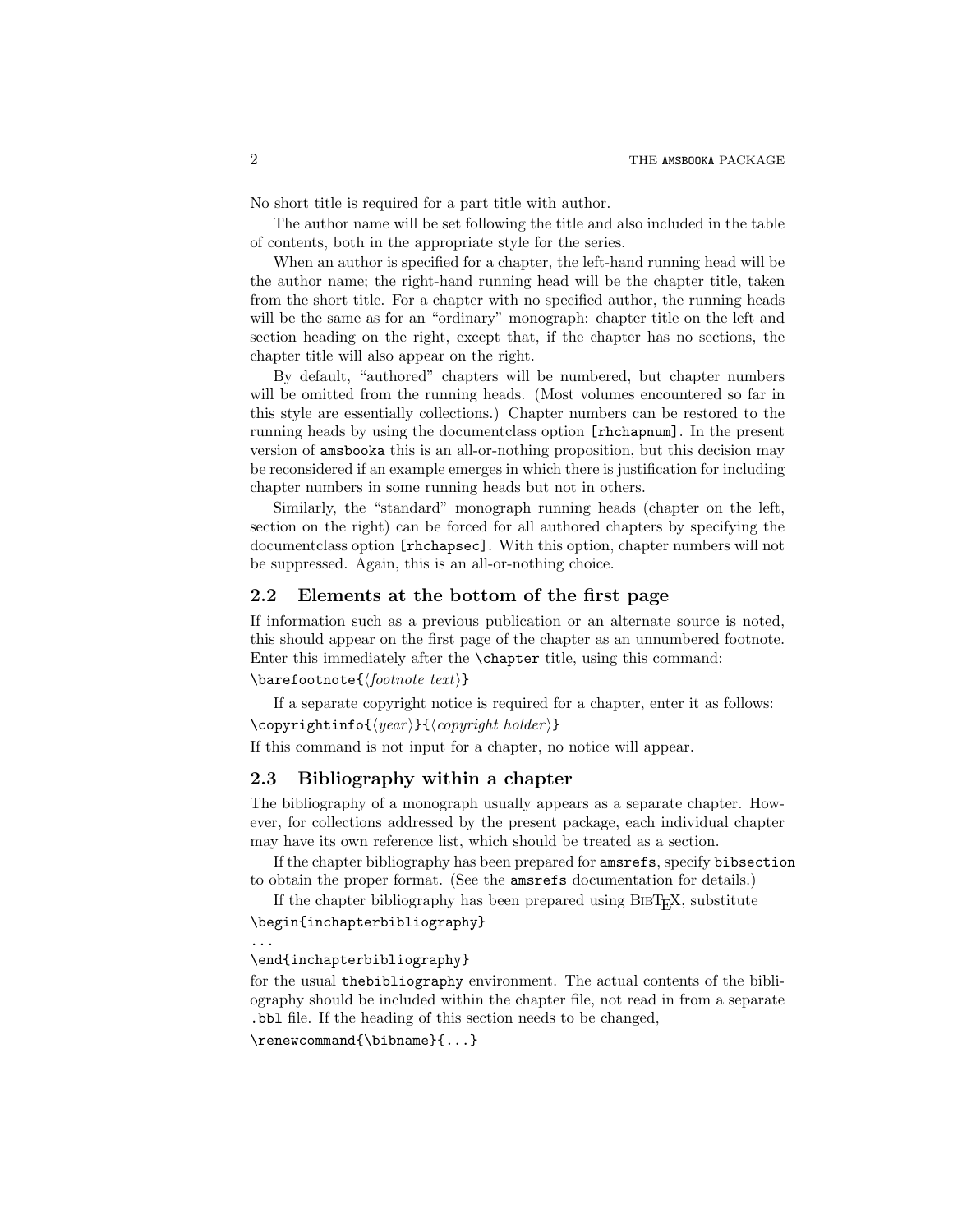# 3 Implementation

This package is meant for use with all AMS monograph series. Two series, GSM and STML, have special requirements, so provide matching strings that can be used to identify them. Other series may be added to this list, so also provide a switch that can be used to identify them collectively.

```
4 \def\@gsm{gsm-l}
5 \def\@stml{stml-l}
6 \newif\if@ruledchapterhead
7 \@ruledchapterheadfalse
8 \ifx\@classname\@gsm \@ruledchapterheadtrue
9 \else\ifx\@classname\@stml \@ruledchapterheadtrue
10 \fi
11 \fi
```
Some ramifications with running heads are best addressed with defaults that can be overridden by options.

First option: force "standard" (chapter/section) running heads.

```
12 \newif\if@rhchapnum
```

```
13 \@rhchapnumfalse
```

```
14 \DeclareOption{rhchapnum}{\@rhchapnumtrue}
```
Next option: force "standard" (chapter/section) running heads. This also turns on chapter numbers in the running heads.

```
15 \newif\if@rhchapsec
16 \@rhchapsecfalse
17 \DeclareOption{rhchapsec}{\@rhchapsectrue \@rhchapnumtrue}
```
18 \ProcessOptions\relax

### 3.1 Chapter headings

**@schaptera** @schapterb

In order to associate an author name with an unnumbered chapter, we need to redefine \@schapter to accept a bracketed optional version for the running head. The original version, without optional text, is still required for the bibliography and index as well as for other unauthored chapters. Use the original \@schapter for this by giving it another name, and check again for the presence of a bracketed option.

```
19 \let\@schapterb\@schapter
```

```
20 \def\@schapter{\secdef\@schaptera\@schapterb}
```
21 \def\@schaptera[#1]#2{\typeout{#1}%

```
22 \let\@secnumber\@empty
```

```
23 \def\@toclevel{0}%
```

```
24 \ifx\chaptername\appendixname \@tocwriteb\tocappendix{chapter}{#2}%
```

```
25 \else \@tocwriteb\tocchapter{chapter}{#2}\fi
```

```
26 \chaptermark{#1}%
```

```
27 \addtocontents{lof}{\protect\addvspace{10\p@}}%
```

```
28 \addtocontents{lot}{\protect\addvspace{10\p@}}%
```

```
29 \@makeschapterhead{#2}\@afterheading
```

```
30 }
```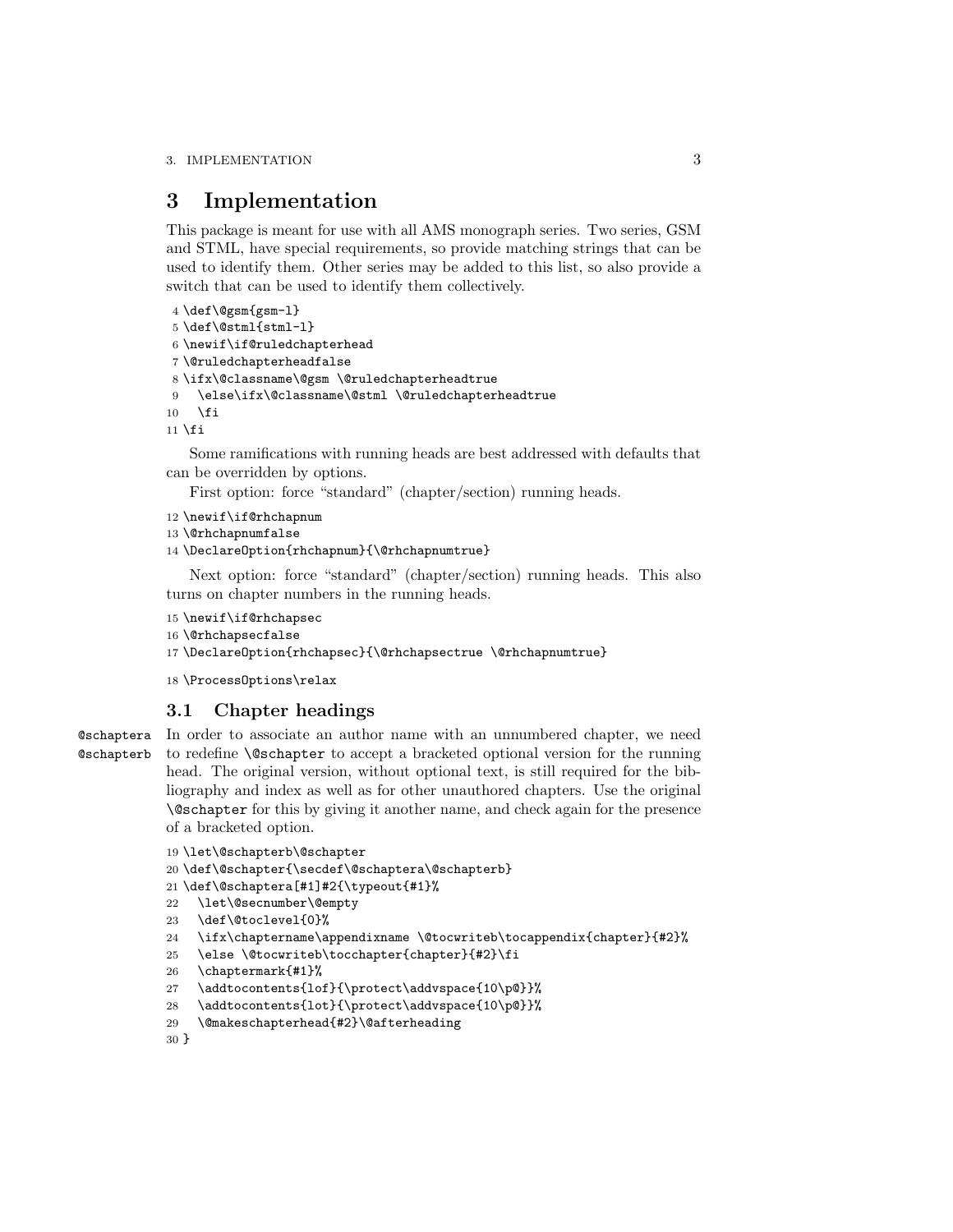```
@makechapterhead
Redefine the commands \@makechapterhead and \@makeschapterhead from
    @makeschapterhead
                      the regular monograph document classes, handling special cases as necessary.
                      31 \def\@makechapterhead#1{%
                      32 \ifx\@classname\@gsm \@makegsmchapterhead{#1}%
                      33 \else \ifx\@classname\@stml \@makestmlchapterhead{#1}%
                      34 \else \@makeplainchapterhead{#1}%
                      35 \fi \fi
                      36 }
                      37 \newif\if@schapter \@schapterfalse
                      38 \def\@makeschapterhead#1{%
                      39 \@schaptertrue
                      40 \ifx\@classname\@gsm \@makegsmchapterhead{#1}%
                      41 \else \ifx\@classname\@stml \@makestmlchapterhead{#1}%
                      42 \else \@makeplainschapterhead{#1}%
                      43 \ifmmode \big\vert \text{ifi}\ \fi44 }
@makeplainchapterhead
    @makeschapterhead
                      The "plain" chapter head style is used for nearly all AMS monograph series.
                      The title is set in the usual style, with the author name centered below in small
                       caps.
                       The author name is set up to be the left-hand running head, as it would be for
                       a journal or proceedings article. This will be effected only for chapters with an
                       \author. It can also be suppressed with the [rhchapsec] option.
                      If a copyright notice is included, suppress it for the next chapter.
                      45 \def\@makeplainchapterhead#1{%
                      46 \global\topskip 7.5pc\relax
                      47 \@setcopyright
                      48 \let\copyrightyear\@empty
                      49 \begingroup
                      50 \def\title{}%
                      51 \def\author##1{%
                      52 \if@rhchapsec
                      53 \else \markleft{\MakeUppercase{##1}}%
                      54 \fi
                      55 \vskip1pc\fontsize{\@xiipt}{14}\mdseries\textsc{##1}}%
                      56 \fontsize{\@xivpt}{18}\bfseries\centering
                      57 \ifnum\c@secnumdepth>\m@ne
                      58 \leavevmode \hskip-\leftskip
                      59 \rlap{\vbox to\z@{\vss
                      60 \centerline{\normalsize\mdseries
                      61 \MakeUppercase{\chaptername}\enspace\thechapter}
                      62 \vskip 3pc}}\hskip\leftskip
                      63 \fi
                      64 #1\par \endgroup
                      65 \skip@34\p@ \advance\skip@-\normalbaselineskip
                      66 \vskip\skip@
                      67 }
                      68 \def\@makeschapterhead#1{%
                      69 \global\topskip 7.5pc\relax
```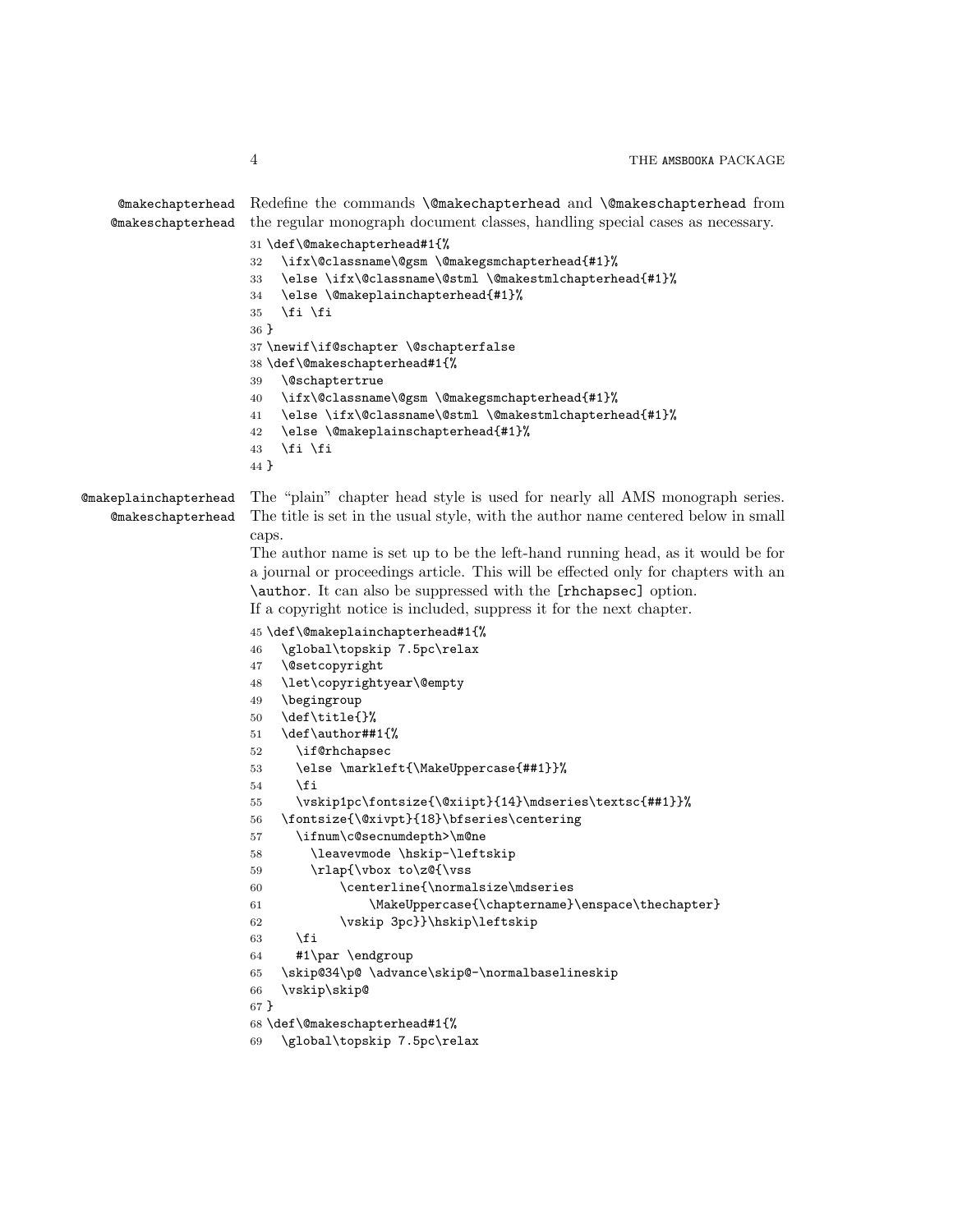```
70 \@setcopyright
                     71 \let\copyrightyear\@empty
                     72 \begingroup
                     73 \def\title{}%
                     74 \def\author##1{%
                     75 \if@rhchapsec
                     76 \else \markleft{\MakeUppercase{##1}}%
                     77 \fi
                     78 \vskip1pc\fontsize{\@xiipt}{14}\mdseries\textsc{##1}}%
                     79 \fontsize{\@xivpt}{18}\bfseries\centering
                     80 #1\par \endgroup
                     81 \skip@34\p@ \advance\skip@-\normalbaselineskip
                     82 \vskip\skip@
                     83 }
@makeruledchapterhead
@makeruledschapterhead
                     GSM and STML require a rule at the top of the page and a smaller rule above
                     the page number at the bottom. Other specs are publication-specific.
                     84 \def\@makeruledchapterhead#1{%
                     85 \global\topskip\normaltopskip
                     86 \begingroup
                     87 \def\author##1{%
                     88 \if@rhchapsec
                     89 \else \markleft{##1}%
                     90 \overline{\text{f}i}91 \\ \hfil \\ \@chapauthorstyle ##1}%
                     92 \vbox to\topskip{%
                     93 \chapter@number
                     94 \forallss
                     95 }\penalty\@M
                     96 \@chapheadstyle \raggedright
                     97 \noindent #1\par \endgroup
                     98 \if@index
                     99 \@indexstyle
                    100 \else
                    101 \@dropfolio
                    102 \@noindexstyle
                    103 \fi
                    104 \@afterheading
                    105 }
                    106 \def\@makeruledschapterhead#1{%
                    107 \global\topskip\normaltopskip
                    108 \begingroup
                    109 \def\author##1{%
                    110 \if@rhchapsec
                    111 \else \markleft{##1}%
                    112 \fi
                    113 \\ \hfil \\ \@chapauthorstyle ##1}%
                    114 \@chapheadstyle \raggedright
                    115 \noindent #1\par \endgroup
                    116 \if@index
```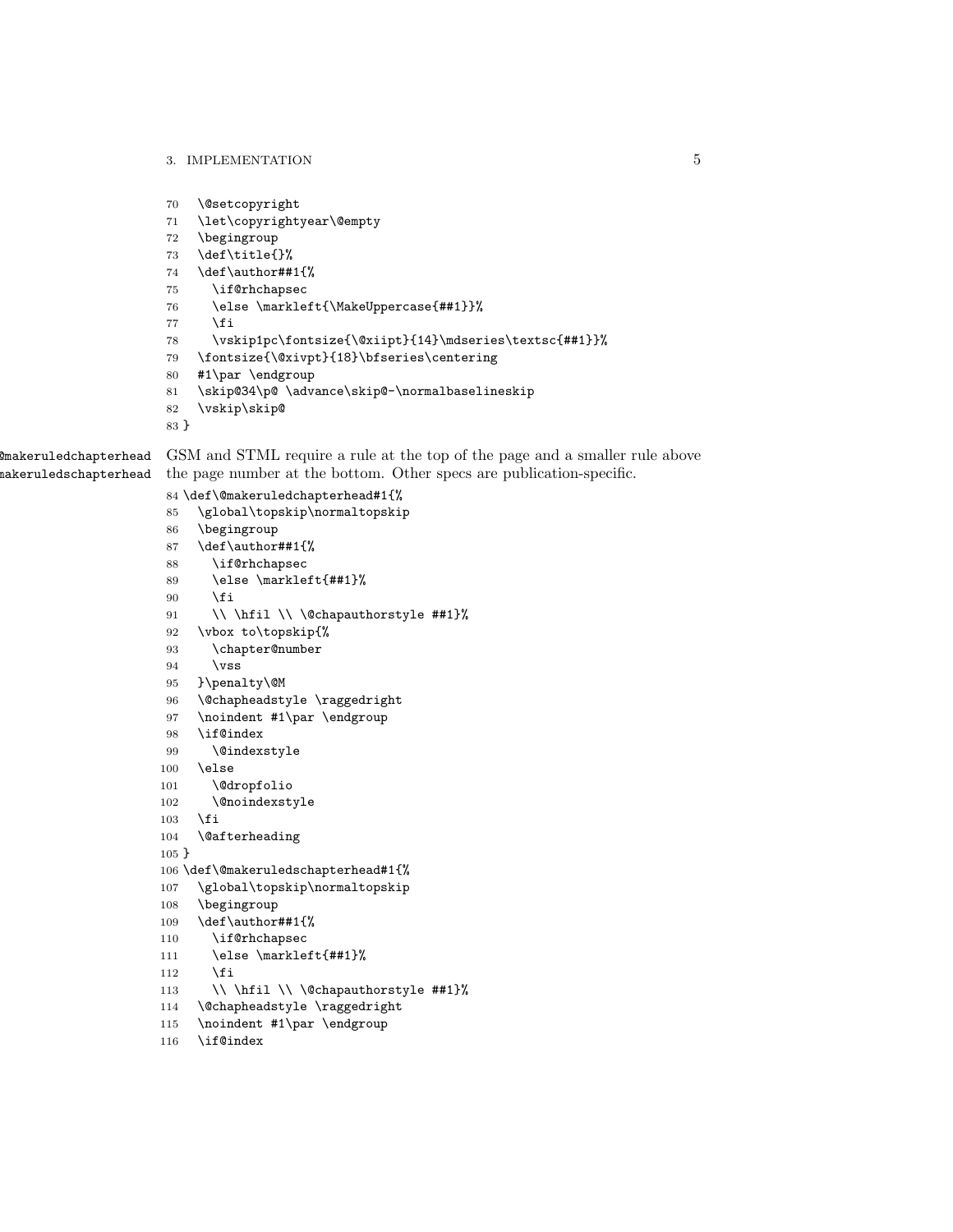```
117 \@indexstyle
118 \else
119 \@dropfolio
120 \@noindexstyle
121 \fi
122 \@afterheading
123 }
```
### @makegsmchapterhead The style for GSM requires a rule at the top of the page, with the chapter title flush left, bold, and the author information below the title also flush left and bold but in a smaller size.

```
124 \def\@makegsmchapterhead#1{%
125 \def\@chapheadstyle{\Huge\bfseries \hsize24pc
126 \top@space{11pc}}%
127 \def\@chapauthorstyle{\LARGE\bfseries}%
128 \def\@indexstyle{%
129 \ifx\@empty\indexintro
130 \bb@space{7.5pc}%
131 \else
132 \vspace{3pc}%
133 \begingroup \small
134 \parbox[t]{27pc}{\leftskip3pc\normalfont\indexintro\par}%
135 \endgroup
136 \bb@space{3pc}%
137 \fi
138 }%
139 \def\@noindexstyle{\bb@space{7.5pc}}%
140 \if@schapter
141 \@makeruledschapterhead{#1}%
142 \else
143 \@makeruledchapterhead{#1}%
144 \fi
145 }
```
@makestmlchapterhead The style for STML is similar to that for GSM, except for the smaller page size and the author information set in lightface in the LARGE size.

```
146 \def\@makestmlchapterhead#1{%
```

```
147 \def\@chapheadstyle{\fontsize\@xxpt{22}\selectfont\bfseries\hsize 21pc
```

```
148 \top@par@space{9pc}}%
```

```
149 \def\@chapauthorstyle{\LARGE\mdseries}%
```

```
150 \def\@indexstyle{%
```

```
151 \ifx\@empty\indexintro
```

```
152 \bb@par@space{6.5pc}%
```

```
153 \else
```

```
154 \vspace{2.5pc}%
```

```
155 \begingroup \small
```

```
156 \parbox[t]{22.5pc}{\leftskip2.5pc\normalfont\indexintro\par}%
```
157 \endgroup

```
158 \bb@par@space{2.5pc}%
```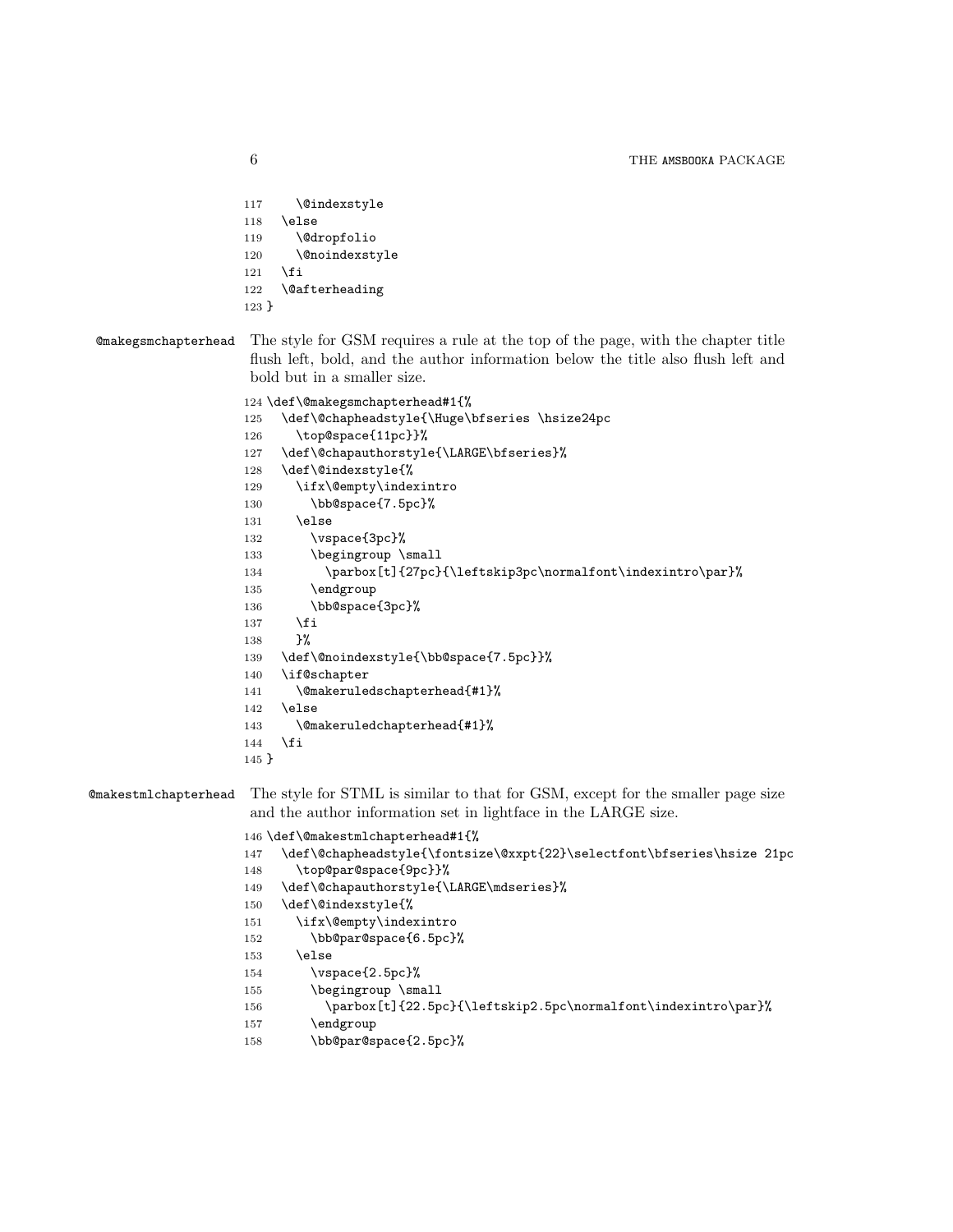```
159 \fi
160 }%
161 \def\@noindexstyle{\bb@par@space{6.5pc}}%
162 \if@schapter
163 \@makeruledschapterhead{#1}%
164 \else
165 \@makeruledchapterhead{#1}%
166 \fi
167 }
```
### 3.2 Running heads

chapterrunhead Unless overridden by the [] option, omit chapter numbers from the right-hand running head with chapter title. (Explicit line breaks with \\ are converted to spaces.)

```
168 \if@rhchapnum
169 \else
170 \def\chapterrunhead#1#2#3{%
171 \def\@tempa{#3}%
172 \begingroup \def\\{ \ignorespaces}%
173 \uppercasenonmath\@tempa\@tempa
174 \endgroup
175 }
176 \fi
```
### 3.3 Part headings

@plainpart The "plain" part head style is used for nearly all AMS monograph series. The title is set in the usual style, with the author name centered below in italic.

```
177 \def\partauthor{%
178 \def\author##1{\newline\phantom{Part 1.\enspace}{\mdseries\scshape##1}}}
179 \def\@part[#1]#2{%
180 \ifnum \c@secnumdepth >-2\relax \refstepcounter{part}%
181 \addcontentsline{toc}{part}{\partname\ \thepart.%
182 \protect\partauthor\protect\enspace\protect\noindent#1}%
183 \else
184 \addcontentsline{toc}{part}{#1}\fi
185 \begingroup
186 \def\author##1{\\ \hfil \\ \fontsize{\@xivpt}{20}\mdseries\itshape ##1}%
187 \centering
188 \ifnum \c@secnumdepth >-2\relax
189 {\fontsize{\@xviipt}{22}\bfseries
190 \partname\ \thepart} \vskip 20\p@ \fi
191 \fontsize{\@xxpt}{25}\bfseries
192 #1\vfil\vfil\endgroup \newpage\thispagestyle{empty}}
193 \def\@spart#1{\addcontentsline{toc}{part}%
194 {\protect\partauthor\protect\noindent#1}%
195 \begingroup
196 \def\author##1{\\ \hfil \\ \fontsize{\@xivpt}{20}\mdseries\itshape ##1}%
197 \centering
```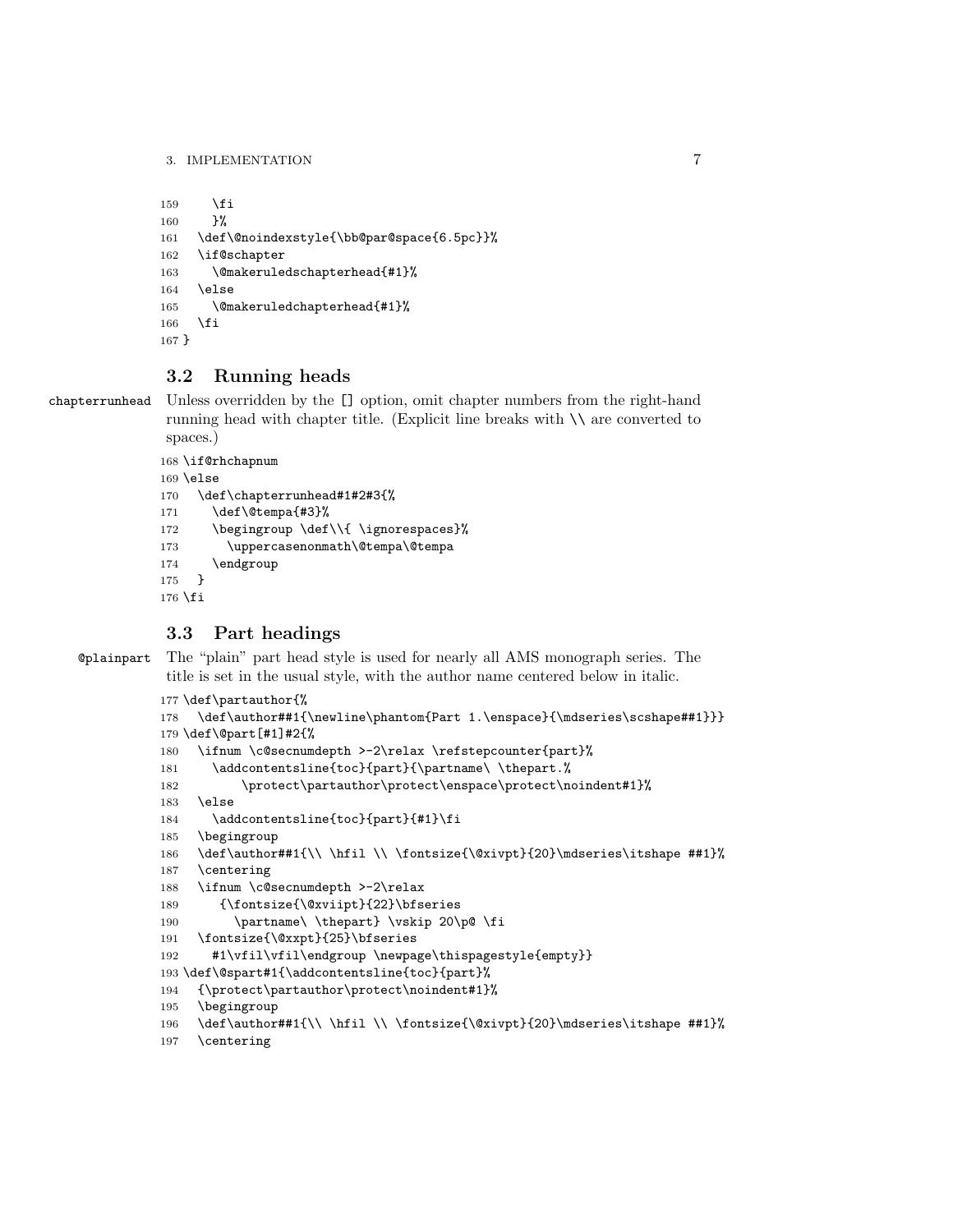```
198 \fontsize{\@xxpt}{25}\bfseries
```

```
199 #1\vfil\vfil\endgroup \newpage\thispagestyle{empty}}
```
### 3.4 Table of Contents

Allow more space for the page number than provided in amsbook; that is only 1.6em, and results in unpleasantly long text.

```
200 \setbox\z@\hbox{\kern1.5pc 999}
201 \renewcommand{\@pnumwidth}{\wd\z@}
```
@tocline Replace the \@tocline command to include the \author information. This will be set in small caps on the line following the chapter title, with the same indentation as the title.

```
202 \def\@tocline#1#2#3#4#5#6#7{\relax
203 \ifnum #1>\c@tocdepth % then omit
204 \else
205 \def\author##1{\newline\textsc{##1}}%
206 \par \addpenalty\@secpenalty\addvspace{#2}%
207 \begingroup \hyphenpenalty\@M
208 \@ifempty{#4}{%
209 \@tempdima\csname r@tocindent\number#1\endcsname\relax
210 \frac{1}{8}211 \@tempdima#4\relax
212 }%
213 \parindent\z@ \leftskip#3\relax \advance\leftskip\@tempdima\relax
214 \rightskip\@pnumwidth plus.2\hsize \parfillskip-\@pnumwidth
215 #5\leavevmode\hskip-\@tempdima #6\nobreak\relax
216 \hfil\hbox to\@pnumwidth{\@tocpagenum{#7}}\par
217 \nobreak
218 \endgroup
219 \mathbf{f}220 }
```
### 3.5 Other features

#### Copyright notice

A copyright notice is sometimes wanted on separately authored chapters of a "composite" monograph or volume of collected works. Provide the ability to add this feature if required, using the same command, \copyrightinfo, used for journal and proceedings articles. \copyrightinfo is present in amsbook, so it suffices to set an appropriate default to suppress it unless it is requested explicitly.

#### 221 \let\copyrightyear\@empty

For now, don't allow a copyright notice for GSM or STML or other books with a similar design. The need is unlikely, but the more important reason is that the style needs rethinking if such a notice is to be included.

```
222 \if@ruledchapterhead \def\copyrightinfo#1#2{}\fi
```